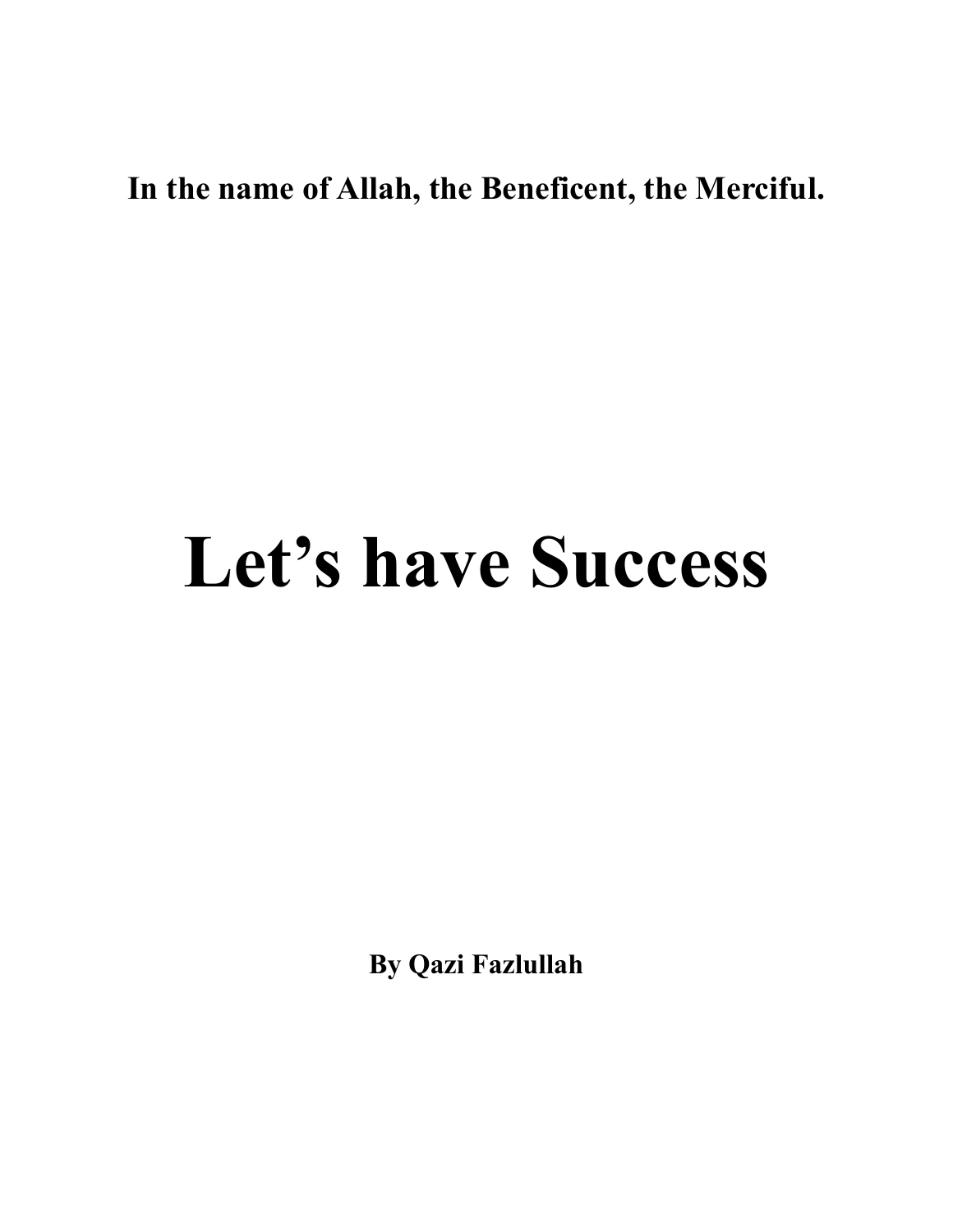Struggle for existence and survival is in the very nature or instinct of every living entity. The instinct for survival does not need to be learned or acquired but comes naturally to all forms of life based on their specific needs and their environment. Human beings as a living entity are in the same mode of existence. Because of human beings intellect and higher level of consciousness, he not only is in struggle for his existence but he also strives for something more. He strives for honor, dignity and success. However the notion of success is not the same for people. Their culture, their means, their system of faith plays a significant role in determining how different people define success. Most people in the world give priority to their material needs and their urge to accumulate material possessions because they think and believe that the only measure of success in this life is through an accumulation of material wealth and possession. However the question is are these people really successful? The answer to this question is in the final message of the Creator and the Lord of the Universe Allah (SWT) who said, *"Say O' Muhammad (SAS) shall We tell you the greatest losers in respect to their deeds? Those whose efforts have been wasted in this life while they thought that they were acquiring good by their deeds"* Quran 18:103, 104. From these two verses we can easily deduce two things: 1. The deed concerned must be permissible and allowed in the light of the Quran and Sunnah. 2. The basic intention in every deed must be to please Allah (SWT) and not for any other ulterior motive such as for individual gain or for the purposes of showing off, pretentious vanity or pride. Those whom amongst the people who have been focused on materialism are the big losers, as Allah (SWT) has said in the Quran, *"Have they not traveled in the land and seen what was the end of those before them? They were*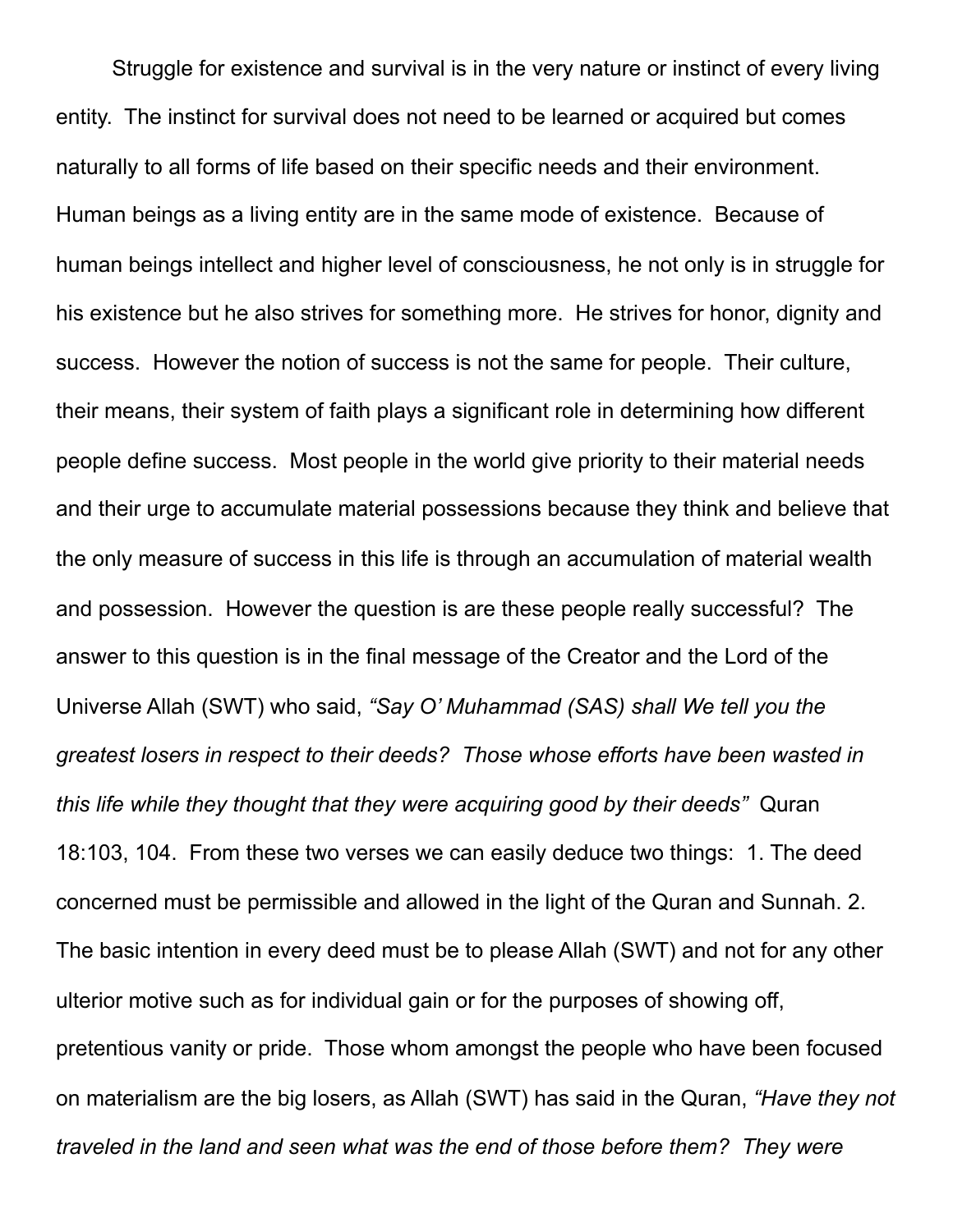*superior to them in strength and in the traces (which they left) in the land. But Allah seized them with punishment for their sins. And none had they to protect them from Allah"* Quran 40:21

In the same Surah Allah (SWT) said *"Have they not traveled through the earth and seen the end of those before them? They were more numerous than them and mightier in strength, and in the traces (they left behind) in the land, yet all that they used to earn availed them not".* Quran 40:82. In Chapter 30 of the Quran Allah (SWT) said, *"Do they not travel in the land and see what the end of those before them was? They were superior to them in strength, and they tilled the earth and populated it in greater numbers than these (pagans) have done, and there came to them their messengers with clear proofs. Surely Allah wronged them not. But they use to wrong themselves. Then evil was the end of those who did evil, because they belied the Ayat (lessons, Messengers, proofs, etc.) of Allah and made mockery of them."* 30:9,10. In these Ayat Allah (SWT) has made several things clear about these people : 1. They were numerous in number 2. They populated the earth. 3. They were mighty in strength and accomplishments as can be witness by their traces that they have left behind. 4. They tilled the land.

Allah (SWT) has described a people who had the strength in numbers, had evolved superior skills in agriculture, techniques of design and engineering which allowed them to erect immense civil structures and monuments that stand today as testimony to their ancient might and glory. These people had evolved a military might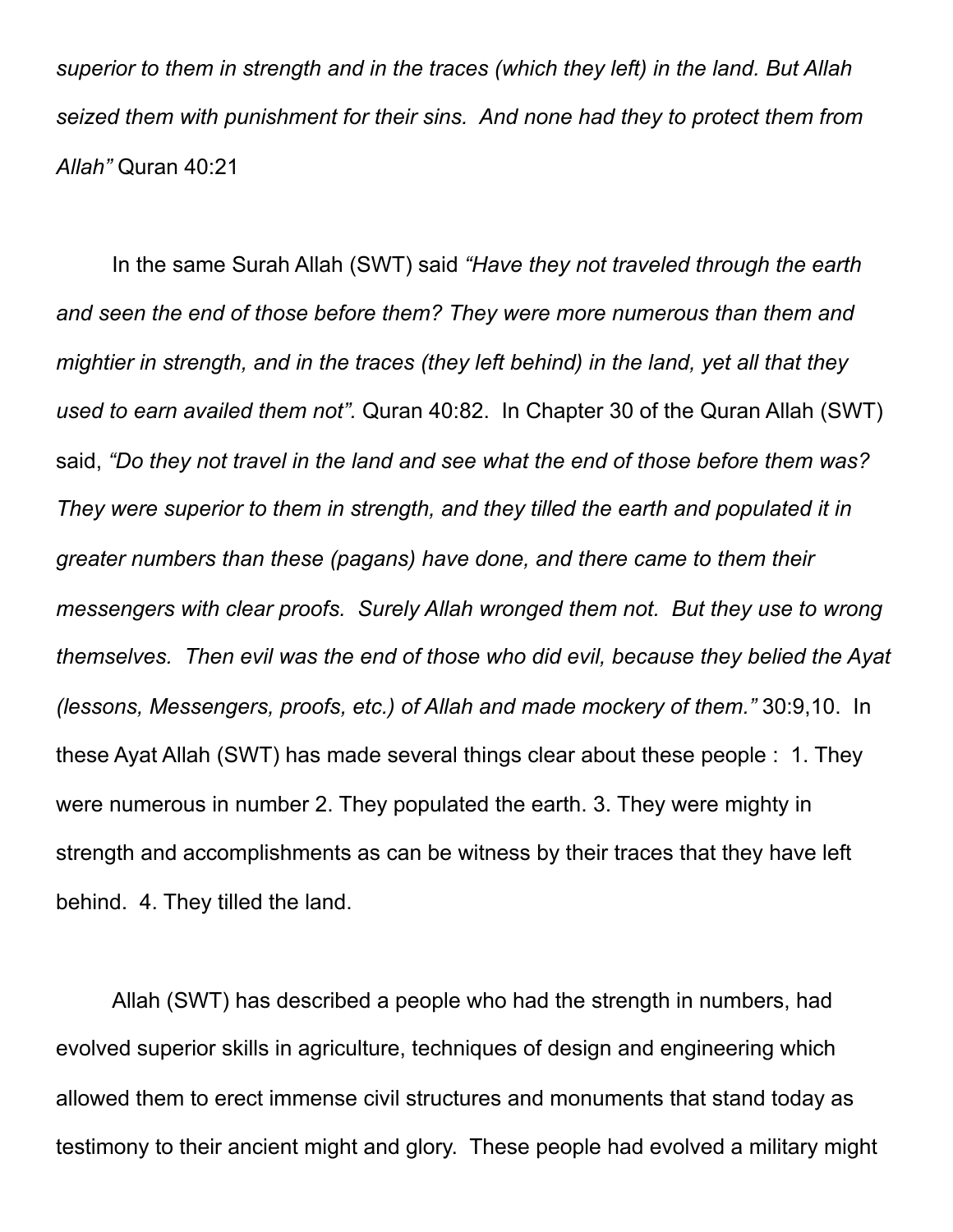that gave them the strength to become formidable. We can draw parallels to the kind of people described above even in the world we live in today. People become arrogant because of their material wealth, their strength, their resources, their military might and their technology. However the word of Allah (SWT) is forever true and unchanging, and the consequences of such people are to be the same , for the rules and laws of Allah (SWT) are clearly mentioned in Chapters 10:64, 17:76, 33:62, 35:43, and 48:23 of the Holy Quran. So all those who give priority to this world and not the hereafter and the commandments of Allah (SWT) will face the ultimate consequences, for that is the natural law laid out by Allah (SWT) in which there is no change or alteration. To address the questions, how and who will succeed? Allah (SWT) said, *"By time, verily man is in loss, except those who believe in Islam and do good deeds, enjoin each other in truth(through mutual recommendation of good deeds and abstaining from evil) and enjoin each other patience and stability".* Surah Al Asr chapter 103.

Here in this Surah Allah (SWT) has taken an oath by time, which is essentially human history and made it as a proof of mankind's loss and destruction. For look into their history and you will see only those who are successful have followed this four point agenda given by Allah (SWT).

#### *1.* **Belief in the true message of Islam**

Belief, one way or the other is also a natural process through which a person acquires stability, and especially belief in a revealed and divine religion that has not been perverted, corrupted or misconstrued through human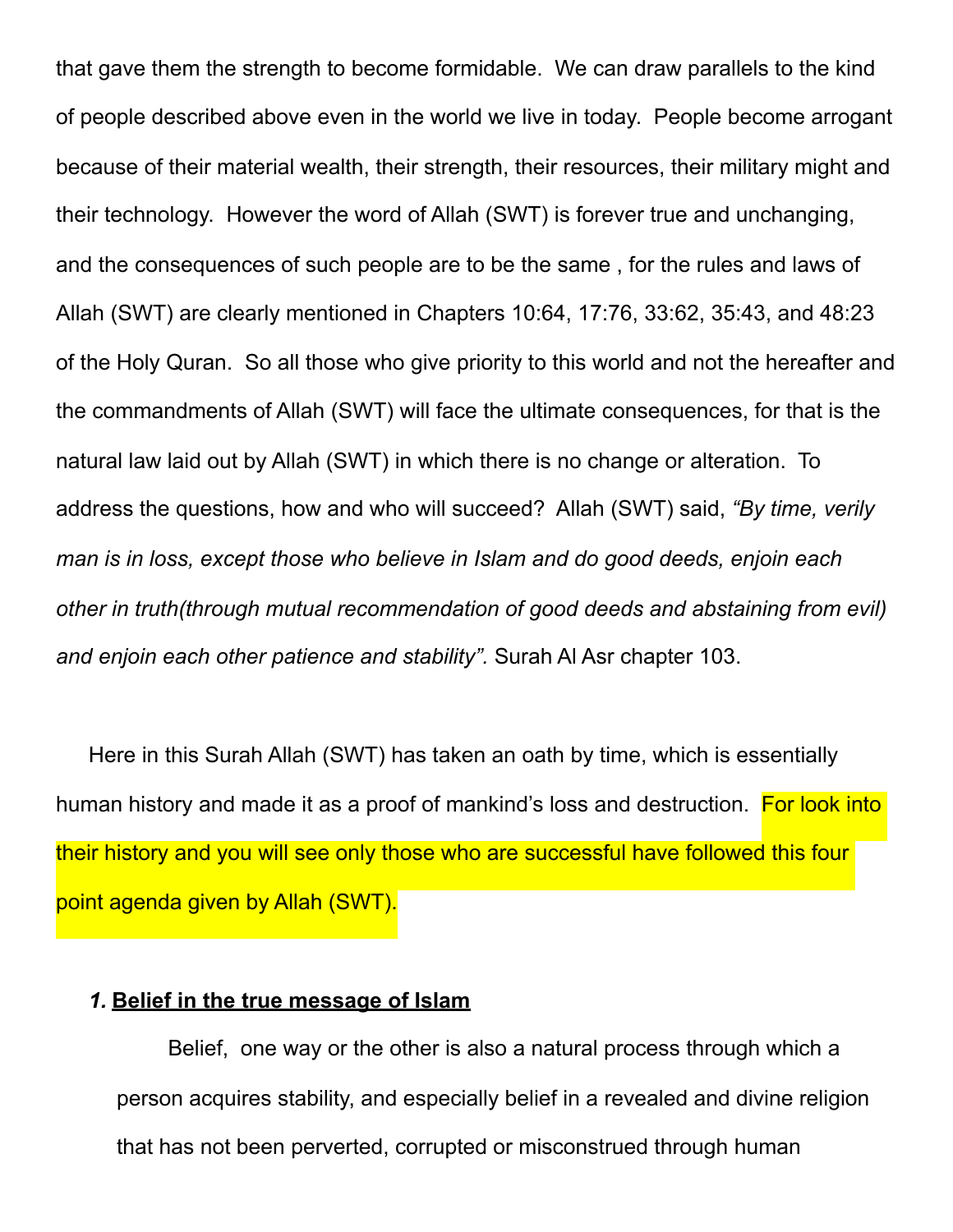innovation. That is what Rasoolullah (SAS) meant when he said to the companions, Say, " I believe in Allah and then be stable". Iman or true faith is actually a state that brings genuine inner satisfaction. For without satisfaction there will always be stress, depression, confusion, distraction, restlessness, lack of fulfillment, turmoil, anguish, hopelessness, helplessness, haplessness, personal chaos, unmitigated misery, and perpetual wanton need. And these feelings not only cause harm to the individual but also to the entire society at large. And it is this very nature of extreme inner turmoil that can lead to suicide, murder, bloodshed, family desertion, infidelity, drugs, alcoholism, addiction, depravity, and crime.

#### *2.* **Good Deeds**

These are the requirements of Iman (Faith in the Message of Allah (SWT) as how to get in touch with Allah (SWT) and how to deal and treat fellow human beings and all of Allah (SWT)'s creations as a whole. There must be justice and goodness, which will bring peace, tolerance, tranquility, and harmony to all of mankind. It will create a society and an environment where there is no deprivation, no exploitation, no hunger, or starvation and total peace and harmony.

### *3.* **Enjoin each other to the truth**

Lies, falsification, fabrications, false charges, slander, backbiting, and jealousy are the diseases, which are responsible for completely destroying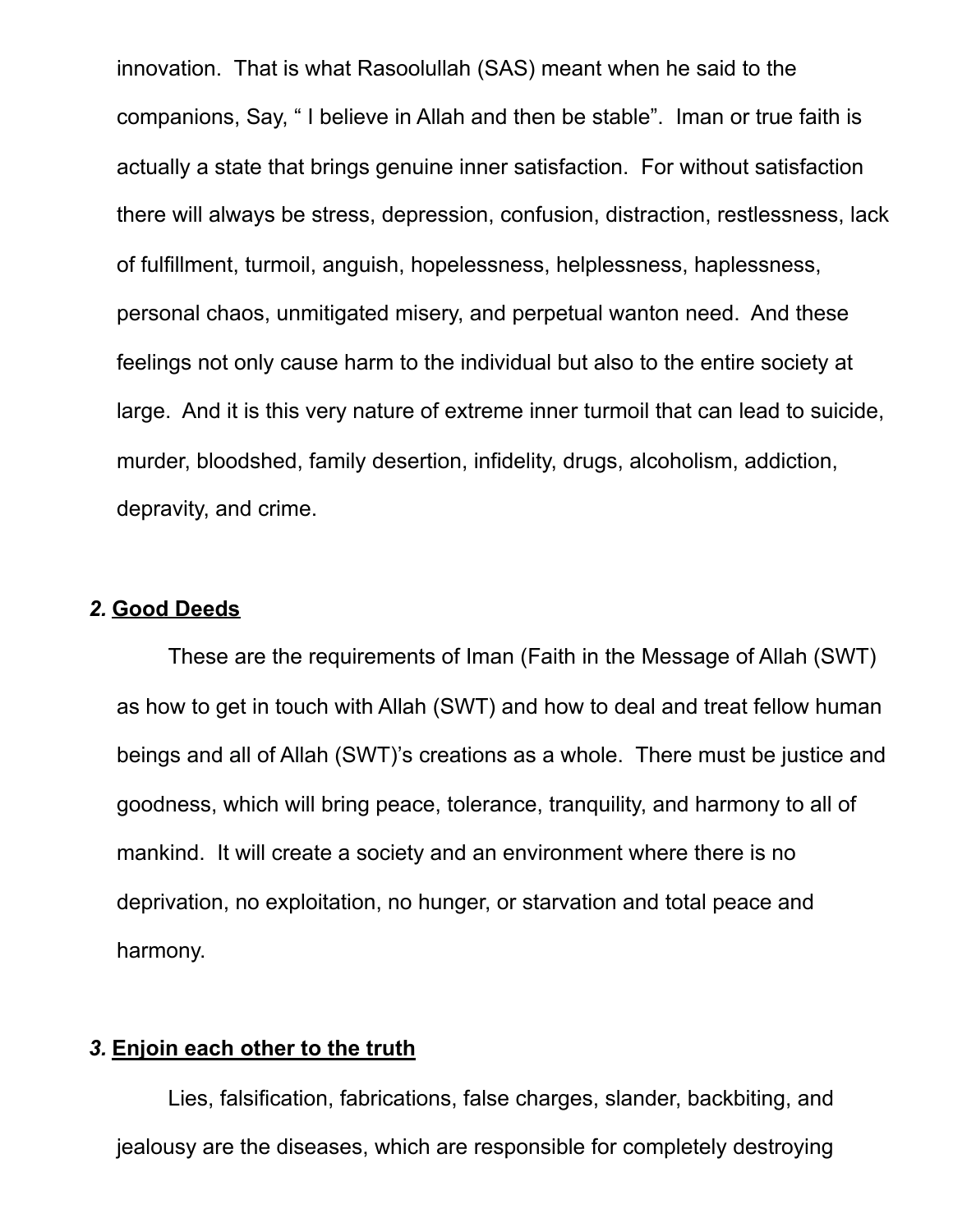society. Why do we wrong one another, vilify each other, brutalize each other by way of words or deeds with such blatant impunity, is this perhaps that no one has the courage of conviction to stand up and say that this is utterly wrong. We need to remind each other of the truth and the truth is that each and every one of us is accountable for our every action, word, and deed. Once we accept that notion of accountability we would be much cognizant of our actions, we would be careful with our words and be pure in our intentions. For the only way to cure the ills of society at large are by individuals restraining themselves out of the fear of Allah (SWT), by subjecting themselves to introspection and self-reflection. Allah (SWT) has said in the Quran, *"O those who believe! Fear Allah (SWT) and say the truth to the point. (Allah) will put your deeds in the right direction and forgive your faults and sins. And one who obeys Allah and His Messenger; he has achieved a great achievement and a mighty success." Surah Ahzab:71.* By not telling the truth we condone the spread of deprivation, barbarism, moral depravity, and become a party to it. Ultimately the entire society suffers and pays the price. Enjoining others to the truth however embodies not just the virtue of calling people to virtue but also it is incumbent upon us to prevent others from committing vices. This is not a matter of reward but an essential duty of the entire Ummah. By not engaging in this we incur the wrath of Allah (SWT).

## **4. Enjoin patience and stability**